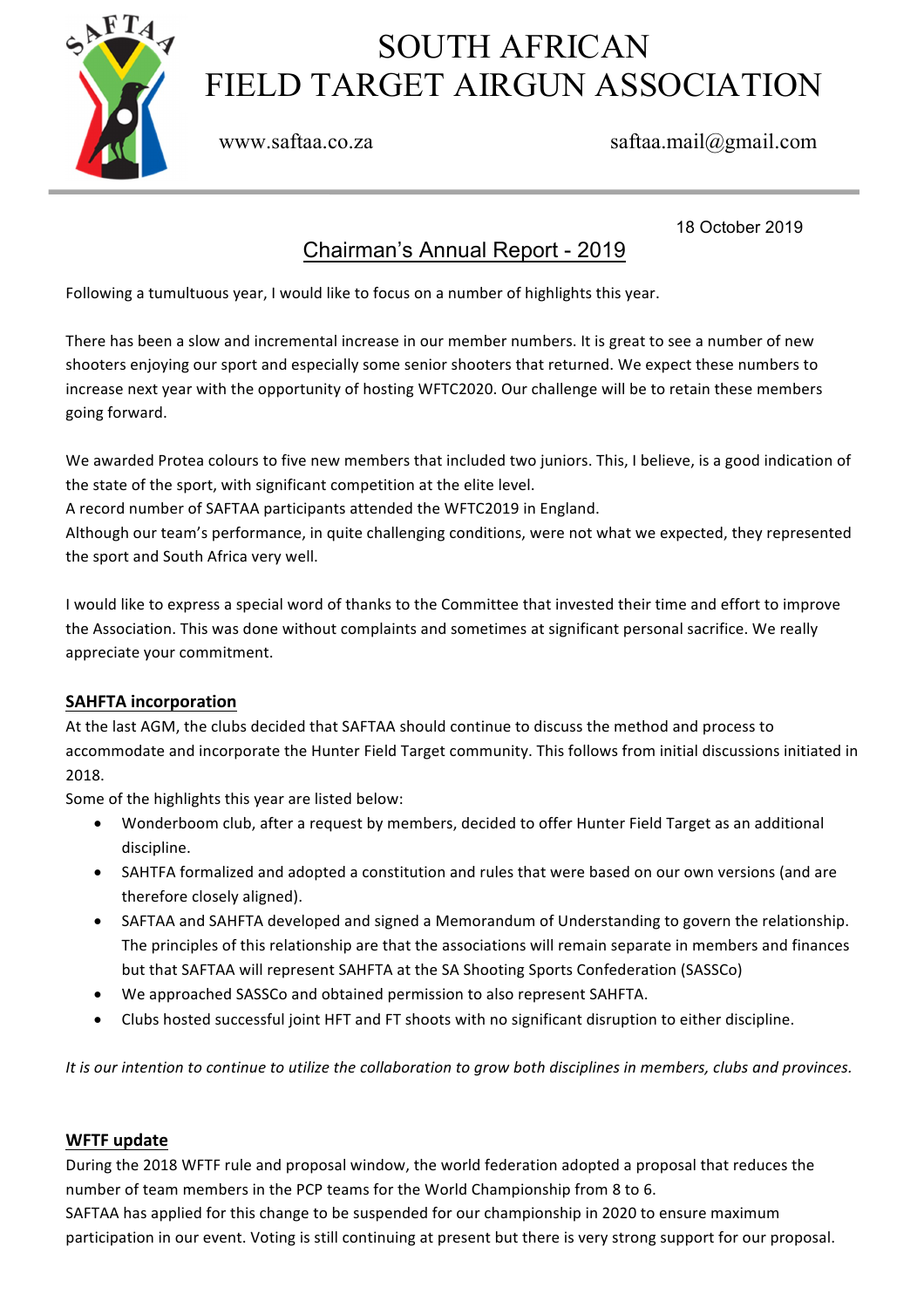

In order to grow FT globally it is necessary to review the funding model of WFTF. At present the federation has no funds and any development rely on individual contributions of time, intellectual property or money. This severely limits growth. It is the view of fellow Regional Governing Bodies that growth in the sport necessary and required.

The current funding proposal is that all participants of a WFTC going forward contribute  $\epsilon$ 10 per year. SAFTAA supports this proposal and we have already incorporated the amount in the budget for WFTC2020.

#### **Alignment of rules**

During the Association's 2018 AGM, we decided to continue to follow the WFTF rules as close as possible. We also decided to involve clubs (and members) in the rule change decisions and instituted a voting process similar to the process being followed to amend the WFTF Core rules.

This resulted in significant amendment and very close alignment to the World Federation's rules while still considering South Africa's particular requirements.

The 2019 cycle of WFTF rule amendments has not yet kicked off. The committee will request the clubs' input *before committing the Association to any WFTF rule changes. Any local rule changes will again only be effected after the National Trials 2020.*

#### **Community Pulse check**

During May we issued a pulse check of the SAFTAA community. Below are the results from the most pertinent questions with some personal reflections and possible focus areas. We would like to thank everybody that responded.

| Invitations @                                                  |                                    | Responses @                          |                                  |
|----------------------------------------------------------------|------------------------------------|--------------------------------------|----------------------------------|
| See the open rate<br>See the unopened rate<br>6 bounced (8.5%) | <b>TOTAL</b><br><b>INVITATIONS</b> | 43 complete (100%)<br>O partial (0%) | <b>TOTAL</b><br><b>RESPONSES</b> |
| See the clicked through rate<br>O opted out $(0%)$             |                                    |                                      |                                  |

We issued the survey to all the current (at the time) members of SAFTAA. The response rate of 61% was really positive. I see this as the community's willingness to participate and improve our sport.

We used the current database and contact details of members and found several email addresses that are outdated or missing. This will be corrected during the next registration.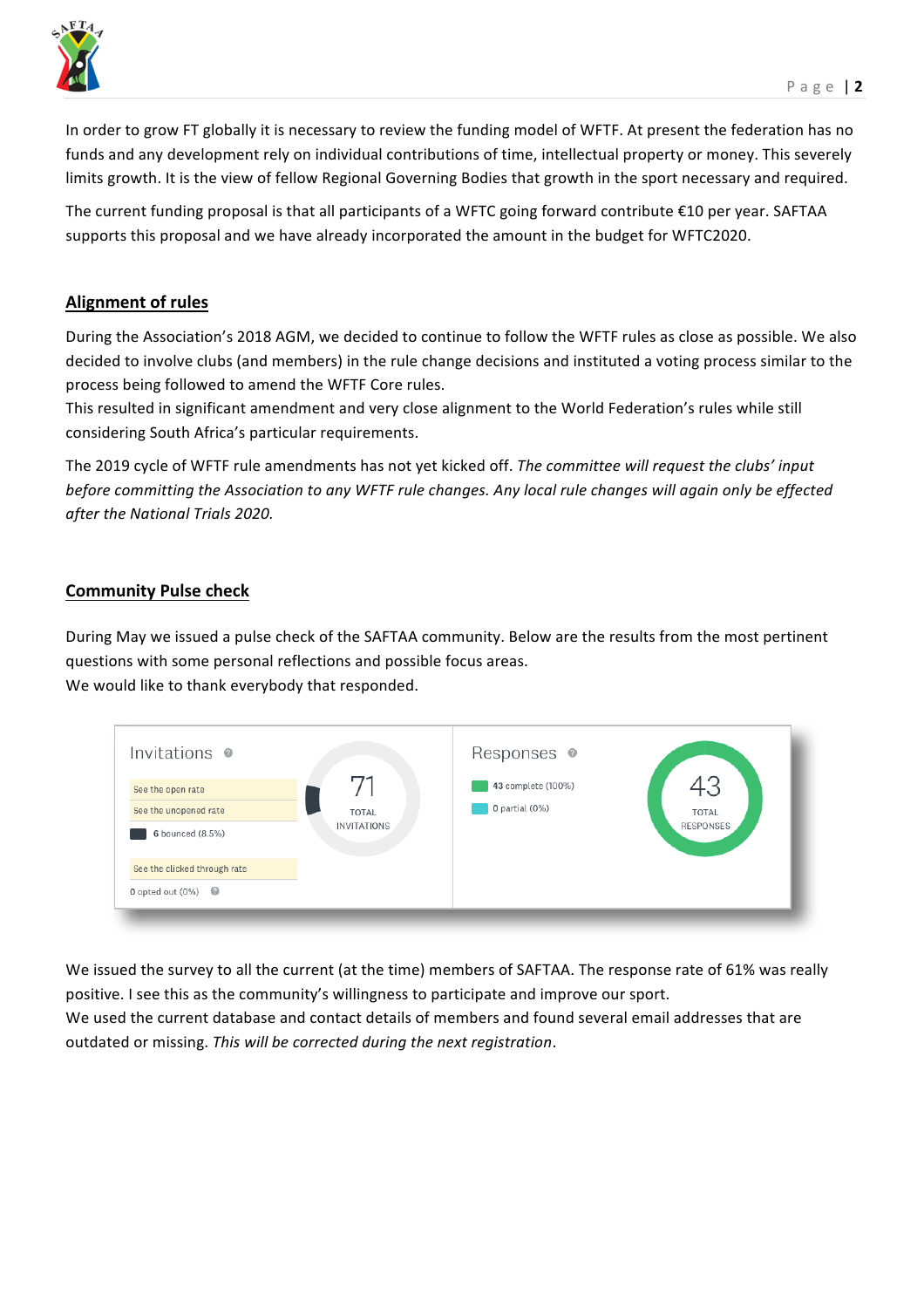



The graph above reflects the respondents' view of their shooting ability. The areas for improvement that were identified are:

- Shooting in wind
- Positionals
- Correct practice techniques

*It* is our intention to continue and expand the current development days for new and experienced shooters *(especially leading up to WFTC2020). We will also continue individual coaching by pairing experienced shooters* with those that request assistance and those that require development.



During the year, we increased the difficulty requirements of league shoots slightly and this resulted in an impression that the community in general was opposed to the increase.

The survey indicated that the majority of respondents are happy with the new difficulty level (or would like to see it further increased)

We intend to maintain the current difficulty level.